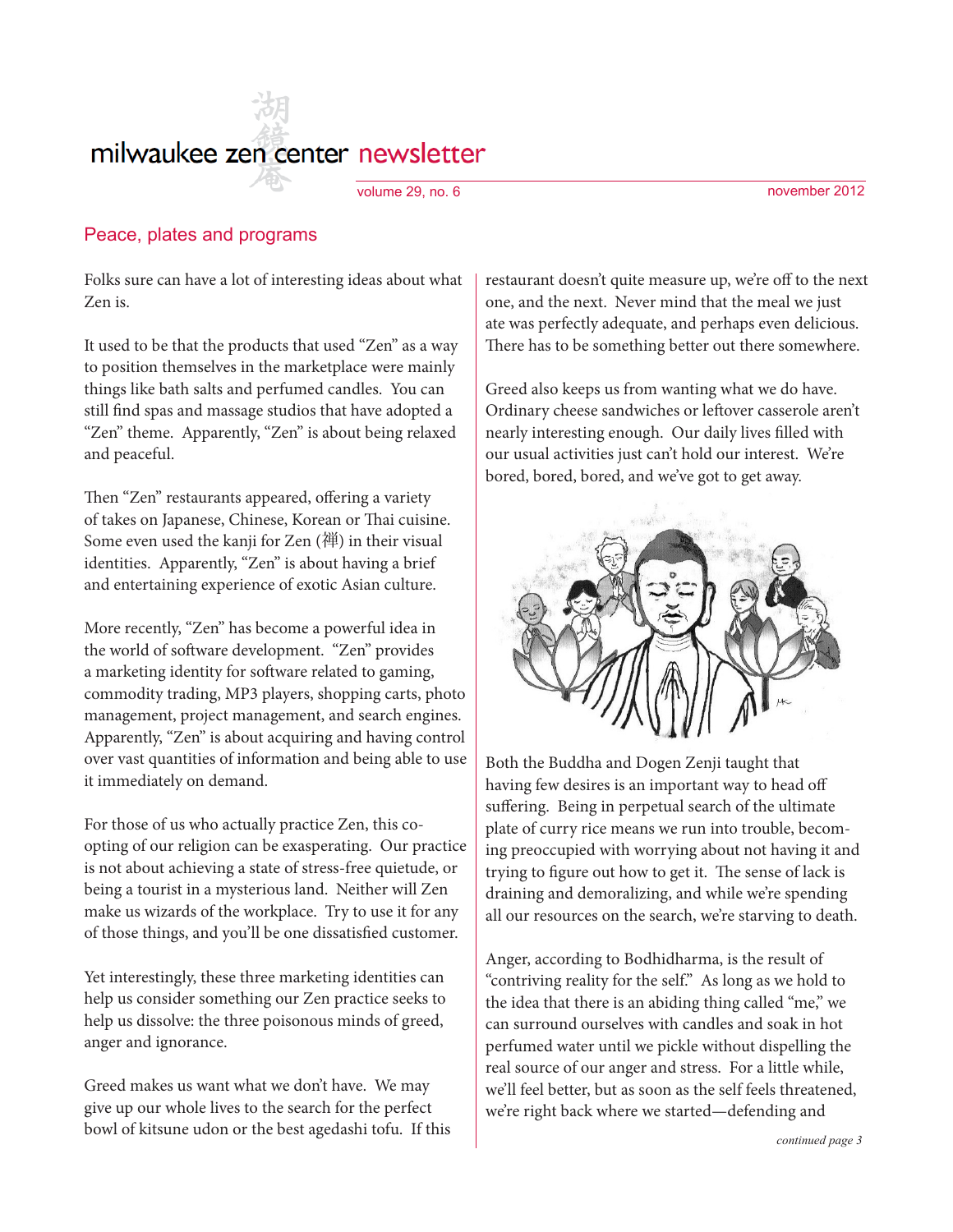## *Upcoming events*

#### November 4: Sunday guest speaker Bhante Sila *10:20 am*

Bhante Sila of Sri Lanka has been a Buddhist monk for 39 of his 55 years, and now leads two meditation groups in Milwaukee.

November 5: MZC Board of Directors meeting *6:30 pm*

The board meets on a monthly basis to discuss issues of stewardship, policy, and supervision. The meetings are open, and the public is welcome to observe.

#### November 11: Sunday guest speaker Paul Brodwin on *History, Poetics, and Engaged Buddhism 10:20 am*

Paul Brodwin has been a member of the Mindfulness Community of Milwaukee for 12 years. He is a medical anthropologist whose work explores the cultural aspects of bioethics and psychiatric services.

#### November 18: Sunday guest speaker Koshin Hanson *10:20 am*

Koshin Bob Hanson has practiced with MZC's resident priest emerita Tonen O'Connor since moving to the Milwaukee area seven years ago. A retired Lutheran pastor, Koshin is active in MZC's prison ministry program

#### December 7—9: Rohatsu Sesshin

Within our tradition of Soto Zen, we celebrate the Buddha's Great Awakening each year on December 8. In honor and memory of his long seated meditation under the Bodhi Tree, we a schedule a three-day sesshin on the weekend closest to December 8th. Rohatsu Sesshin is a time of re-dedication to our practice and of gratitude for the deep wisdom and compassion of the Buddha.

*Please note that there will be no open sittings or two-day sittings in November, and that we will be closed November 22-25 for the Thanksgiving holiday.*

For complete and current information about our practice and events schedule, please visit us online at *www.milwaukeezencenter.org.*

## *Happenings*

On September 23 we were joined in our Sunday practice by Sister Therese of the Sisters of Mercy in Ireland. She staying with board president Susan Winecke as part of a multistate tour during which she offered reiki and podiatry care to other sisters around the midwest. During teatime conversation, we learned about Irish history and current life.

Tonen and Hoko participated in the Interfaith Conference of Greater Milwaukee's *Know Your Neighbors* event on September 24. The Oak Creek United Methodist Church was packed for an evening that included a live performance of Sikh hymns, as well as brief presentations about Sikhism, Judaism, Hinduism and Buddhism. Tonen served as event moderator, while Hoko outlined Buddhist basics. The audience included MZC practitioner Kevin Kostick and his wife Cynthia.

Our October 7 work afternoon saw activity inside and outside of the building. Ted Egan tackled groundskeeping cleanup, clearing the alley and walkways of overhanging leaves and branches. Inside, the sangha kitchen was the focus of attention, with bleach and hot water liberally applied to drawers and cupboards.

In October, Tonen participated in the 2012 meeting of the Soto Zen Buddhist Association (SZBA), hosted by Great Vow Monastery in Oregon and attended by 91 full and associate members from across the United States. Next year she will be coordinating the SZBA Nominating Committee and serving on the Standards Committee.

This meeting was directly followed by a meeting of 34 members of the Association of Soto Zen Buddhists (ASZB), a subset of the larger group composed of those certified as teachers by the Japanese Sotoshu. One item of note from this latter meeting is that a training temple modeled after the Japanese 8th century temple complex Toshodaiji is being built in northern California. Tempyozan takes its name from the name of that era, as well as the meaning of the words: heaven, peace. A 2015 opening is planned.

This month Tonen accompanies her student, Tomon Marr, to Japan, where she will participate in the ceremony of *zuise* at Eiheji and Sojiji, the head temples of Sotoshu. The ceremonies signify completion of authorization as a priest. Also performing *zuise* at that time will be Hoko Karnegis and Shodo Spring, who have received dharma transmission from Shohaku Okumura.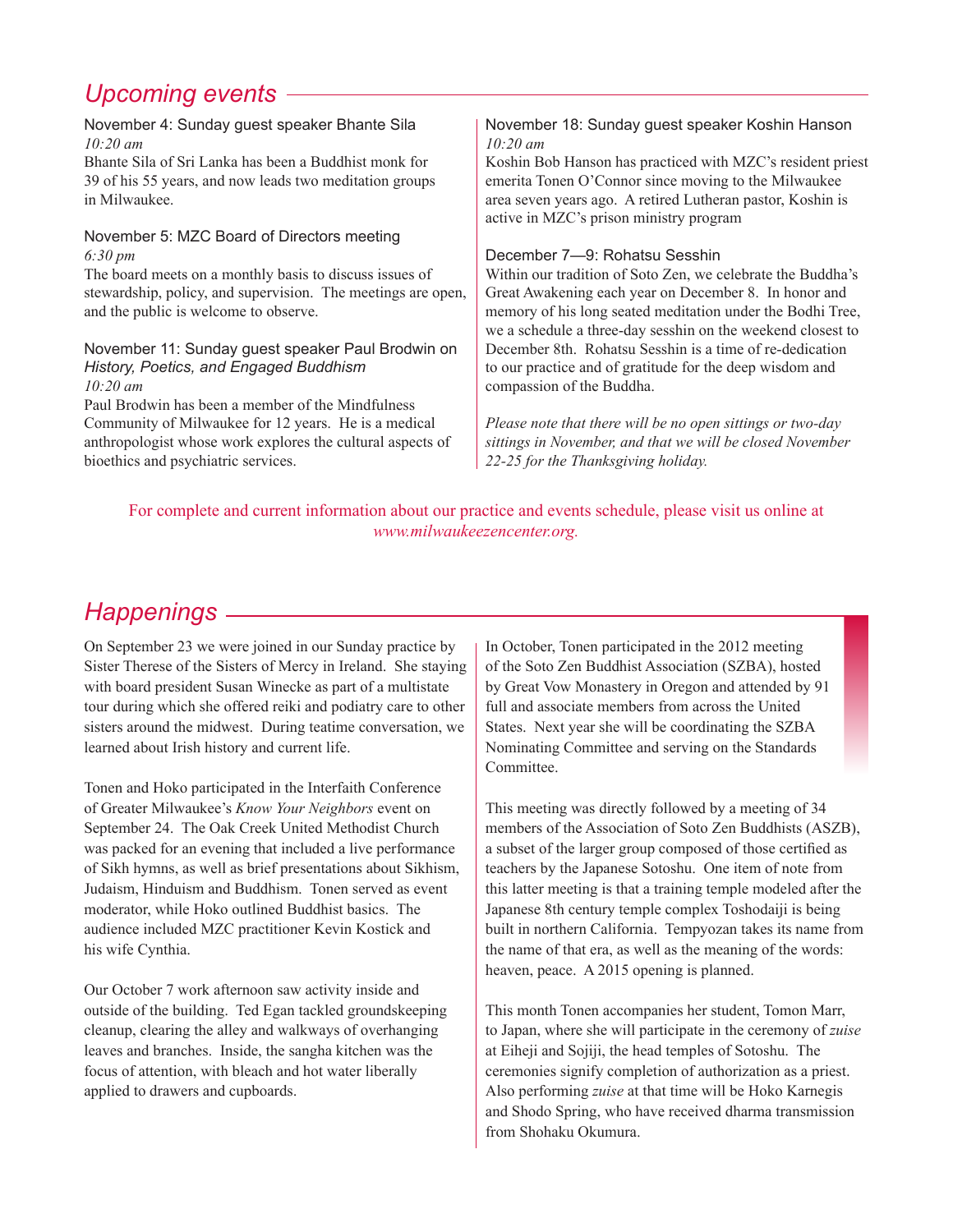## The joy of practicing with others

It seems that there is a good reason why sangha is one of the Three Treasures. Research released this year as part of the Gallup-Healthways Wellbeing Index indicates that Americans who attend a chuch, synagogue, mosque or temple regularly experience more positive emotions and fewer negative ones than those who attend rarely or not at all. And, they get an extra boost to their emotional state on Sundays, even though the rest of America seems to experience a decline in mood compared to Saturdays.

According to the study, most Americans feel happier on the weekend—particularly Saturdays—than they do during the week, since there is more leisure time and a greater opportunity to spend time with family and friends. After the Saturday high point, emotional states tend to shift on Sundays. People experience more negative emotions and fewer positive ones, perhaps because they're dreading the return to work on Monday or lessening their social or leisure activities on Sunday to prepare for the start of the workweek.

The exceptions are those who attend religious practice on Sundays (the day most often devoted to spiritual activities in this culture). Socializing with fellow practitioners seems to have a particularly positive effect on mood and emotional state, and those who attend services don't experience that emotional Sunday slump. Additional research suggests that the more close friends one has in one's faith tradition, the higher one's general life satisfaction.

In the *Itivuttaka*, a collection of short discourses, the Buddha said, "A practitioner with admirable people as

#### Peace, plates and programs *from page 1*

shoring up an idea of who we are and who we ought to be, and bathing our bodies and minds in stress hormones and ill will. Peace cannot come solely from physical relaxation (although it certainly doesn't hurt). It comes from relaxing our hold on our convictions about our place in this dharma world and our expectations about how things will turn out.

In this Age of Busyness, it may seem impossible to maintain control over all the things we feel compelled to keep track of. No one wants to seem ignorant of the latest trends in finance, entertainment or departmental progress, and these things indeed can be important to our daily functioning in the world. Yet we can use them to distract ourselves from a much more fundimental ignorance: ignorance of the true nature of reality and the self. Instead of sitting at a console with our hands on

friends—who's reverential, respectful, doing what his friends advise—mindful and alert, attains step by step the ending of all fetters."

Here at MZC, we offer the opportunity to practice together on both Saturdays and Sundays because that's when sangha members are most available. Coming together with other practitioners not only offers support and guidance on the path, it's just more fun than practicing alone.

In our Sunday *Introduction to Zazen* sessions, participants often say that they've read something about Buddhism, and maybe even tried practicing on their own, but they've come to the center now because they've realized that they need to practice with others. If they stay for zazen, the dharma talk, and informal teatime, they're soon chatting happily with other sangha members. They often comment on how much they've enjoyed their first experience at MZC and how warmly they feel received. Perhaps it's a surprise in a center devoted to the practice of sitting silently, facing a wall.

#### **Your generous financial support is vital!**

# 2012 fund appeal

Headed for your mailbox now!

We need your help make sure that MZC can continue to fund a full-time dharma teacher into the future.

#### **You can also give onine! Visit www.milwaukeezencenter.org**

the controls, operating our empire by acquiring information about the world and fitting the modules together into great systems of knowledge, our Zen practice is to sit on a cushion, open our hands of thought, and for a little while let go of everything we've collected.

My dharma great-grandfather Kodo Sawaki used to say, "Zazen is good for nothing." My teacher Shohaku Okumura added, "It's difficult to sell something that is good for nothing. It's like selling you the air." "Zen" might be turned into a marketing device, but Zen itself can't be bought and sold, and ultimately can't be used for anything. As Tonen once wrote, "Shikantaza is the dharma gate of great repose and bliss—but only if we don't try to use it to get there."